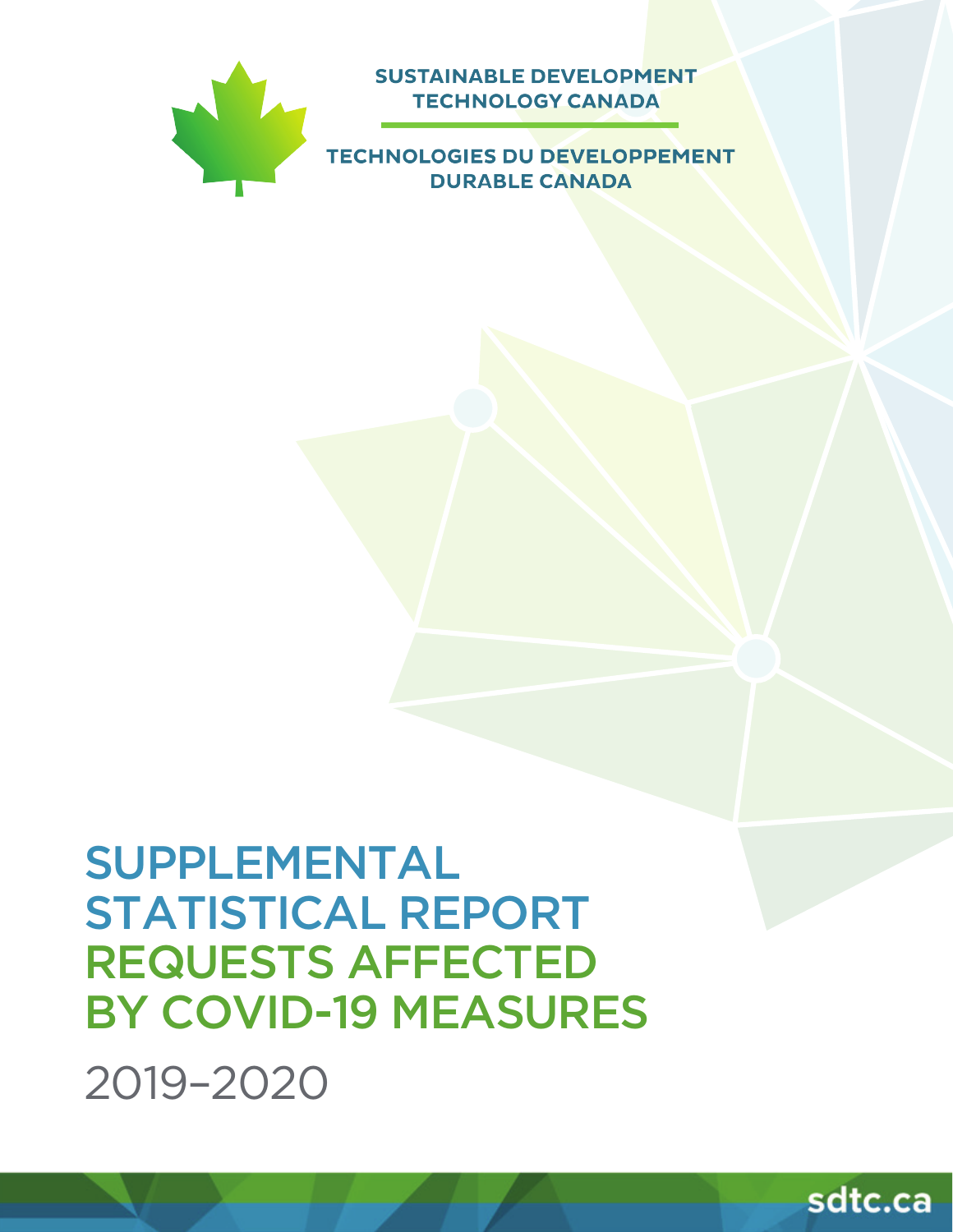### **TABLE OF CONTENTS**

Supplemental Statistical Report on the *Access to Information Act* . . 1 Supplemental Statistical Report on the *Privacy Act* . . . . . . . . . . . . 2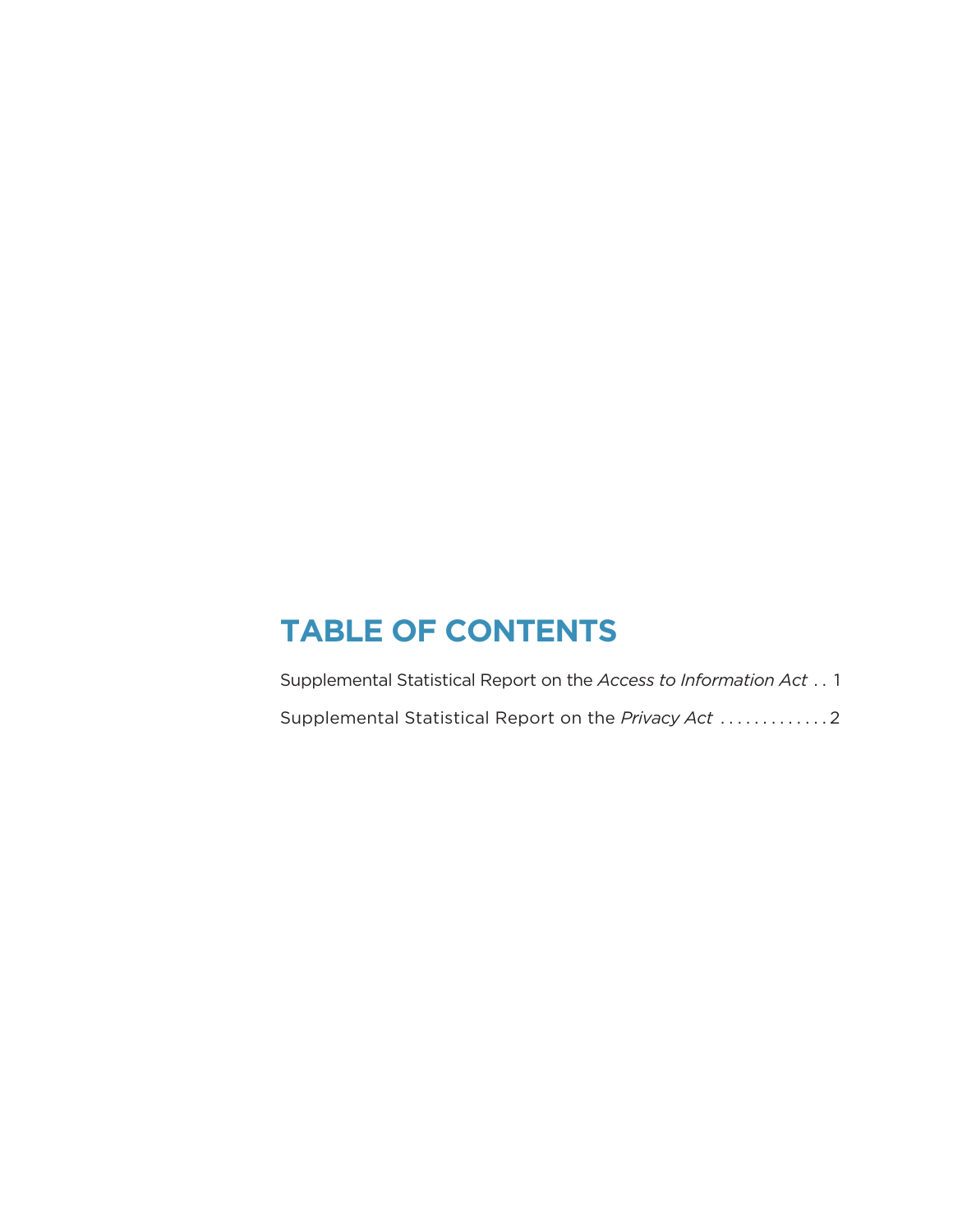## **Supplemental Statistical Report on the** *Access to Information Act*

The following table reports the total number of formal requests received during two periods; 2019–04–01 to 2020–03–13 and 2020–03–14 to 2020–03–31.

### TABLE 1 – REQUESTS RECEIVED

#### **Column (Col.) 1**

|                  |                                                       | <b>Number of requests</b> |
|------------------|-------------------------------------------------------|---------------------------|
| <b>Row 1</b>     | Received from 2019-04-01 to 2020-03-13                |                           |
|                  | <b>Row 2</b>   Received from 2020-03-14 to 2020-03-31 |                           |
| Row $3$   Total' |                                                       |                           |

The following table reports the total number of requests closed within the legislated timelines and the number of closed requests that were deemed refusals during two periods 2019–04–01 to 2020–03–13 and 2020–03–14 to 2020–03–31.

#### TABLE 2 – REQUESTS CLOSED

|                  |                                                                                              | Col. 1                                                                 | <b>Col. 2</b>                                                        |
|------------------|----------------------------------------------------------------------------------------------|------------------------------------------------------------------------|----------------------------------------------------------------------|
|                  |                                                                                              | <b>Number of requests</b><br>closed within the<br>legislated timelines | <b>Number of requests</b><br>closed past the<br>legislated timelines |
| Row 1            | Received from 2019-04-01 to<br>2020-03-13 and outstanding from<br>previous reporting periods | 9                                                                      |                                                                      |
| Row 2            | Received from 2020-03-14<br>to 2020-03-31                                                    | O                                                                      |                                                                      |
| Row <sub>3</sub> | Total <sup>2</sup>                                                                           | 9                                                                      |                                                                      |

<sup>1</sup> Total for Row 3 should equal the total in the ATI Statistical Report section 1.1 Row 1

<sup>2</sup> Total for Row 3 Col. 1 should equal the total in the ATI Statistical Report section 3.6.1 Row 1 — Total for Row 3 Col. 2 should equal the total in the ATI Statistical Report section 3.7.1. Col. 1 Row 1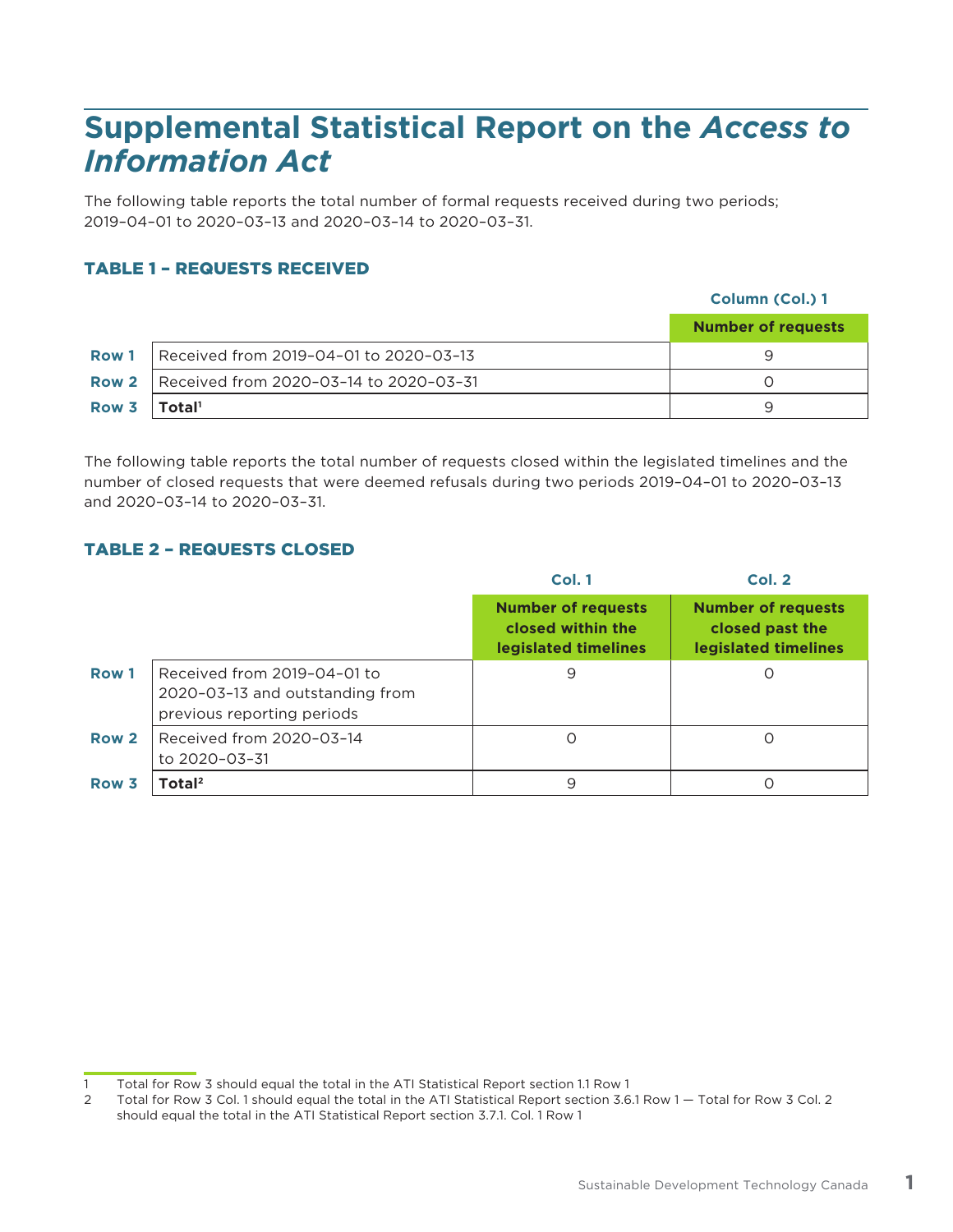The following table reports the total number of requests carried over during two periods; 2019–04–01 to 2020–03–13 and 2020–03–14 to 2020–03–31.

### TABLE 3 – REQUESTS CARRIED OVER

|                  |                                                                                                                                                               | Col. 1                    |
|------------------|---------------------------------------------------------------------------------------------------------------------------------------------------------------|---------------------------|
|                  |                                                                                                                                                               | <b>Number of requests</b> |
| Row 1            | Requests received from 2019-04-01 to 2020-03-13 and<br>outstanding from previous reporting period that were carried<br>over to the 2020-2021 reporting period |                           |
| Row 2            | Requests received from 2020-03-14 to 2020-03-31 that<br>were carried over to the 2020-2021 reporting period                                                   |                           |
| Row <sub>3</sub> | Total $^3$                                                                                                                                                    |                           |

# **Supplemental Statistical Report on the** *Privacy Act*

The following table reports the total number of formal requests received during two periods; 2019–04–01 to 2020–03–13 and 2020–03–14 to 2020–03–31.

#### TABLE 4 – REQUESTS RECEIVED

|              |                                        | Column (Col.) 1           |  |
|--------------|----------------------------------------|---------------------------|--|
|              |                                        | <b>Number of requests</b> |  |
| <b>Row 1</b> | Received from 2019-04-01 to 2020-03-13 |                           |  |
| Row 2        | Received from 2020-03-14 to 2020-03-31 |                           |  |
| Row 3        | Total <sup>4</sup>                     |                           |  |

<sup>3</sup> Total for Row 3 should equal the total in the ATI Statistical Report section 1.1 Row 5

<sup>4</sup> Total for Row 3 should equal the total in the Privacy Statistical Report Section 1.1 Row 1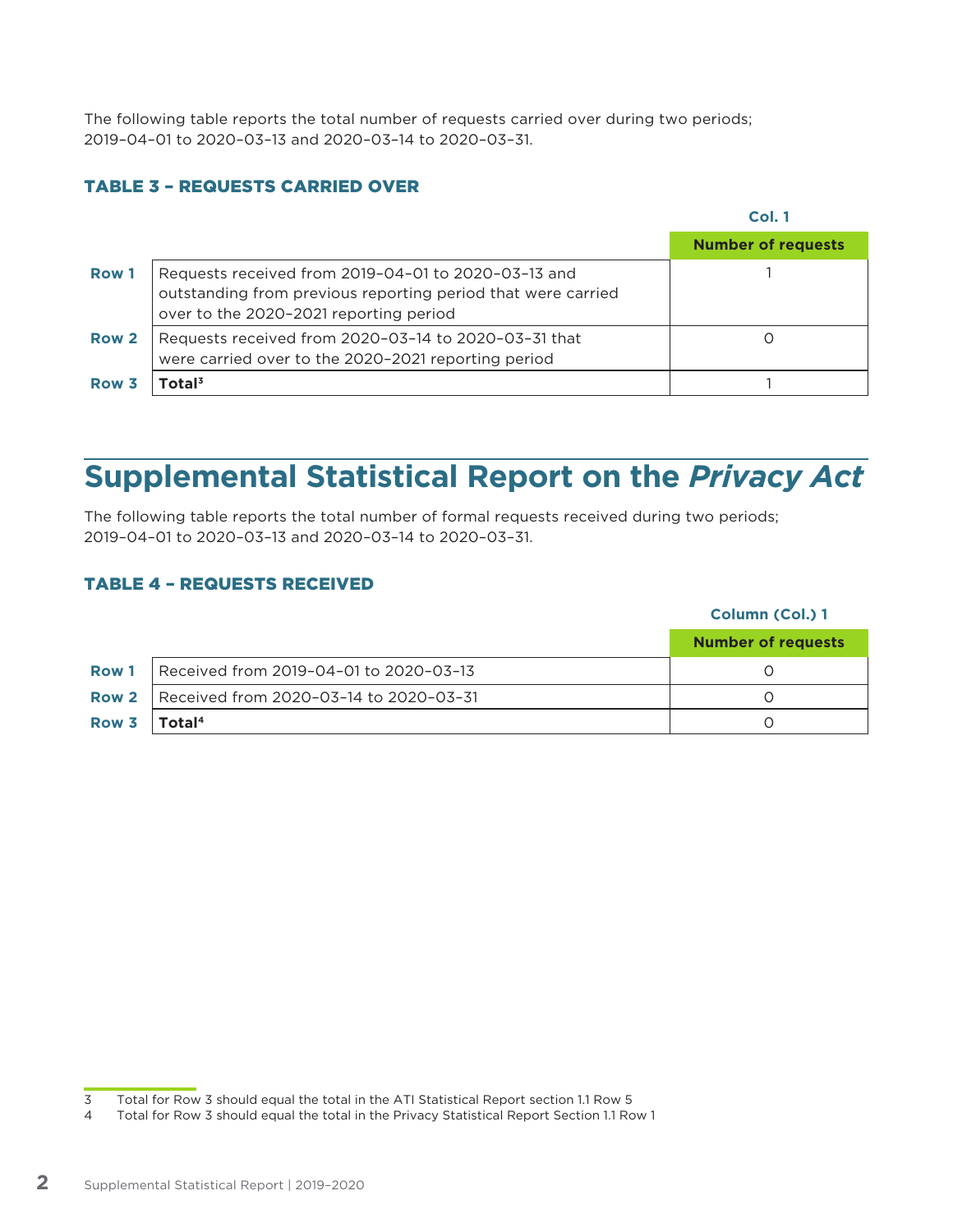The following table reports the total number of requests closed within the legislated timelines and the number of closed requests that were deemed refusals during two periods 2019–04–01 to 2020–03–13 and 2020–03–14 to 2020–03–31.

### TABLE 5 – REQUESTS CLOSED

|                  |                                                                                              | Col. 1                                                                 | <b>Col. 2</b>                                                        |
|------------------|----------------------------------------------------------------------------------------------|------------------------------------------------------------------------|----------------------------------------------------------------------|
|                  |                                                                                              | <b>Number of requests</b><br>closed within the<br>legislated timelines | <b>Number of requests</b><br>closed past the<br>legislated timelines |
| Row 1            | Received from 2019-04-01 to<br>2020-03-13 and outstanding<br>from previous reporting periods | O                                                                      | Ω                                                                    |
| Row 2            | Received from 2020-03-14 to<br>$2020 - 03 - 31$                                              | $\Omega$                                                               | O                                                                    |
| Row <sub>3</sub> | Total <sup>5</sup>                                                                           |                                                                        |                                                                      |

The following table reports the total number of requests carried over during two periods; 2019–04–01 to 2020–03–13 and 2020–03–14 to 2020–03–31.

#### TABLE 6 – REQUESTS CARRIED OVER

#### **Col. 1 Number of requests Row 1** Requests from 2019-04-01 to 2020-03-13 and outstanding from previous reporting period that were carried over to the 2020–2021 reporting period  $\overline{O}$ **Row 2** Requests from 2020-03-14 to 2020-03-31 that were carried over to the 2020–2021 reporting period  $\overline{O}$ **Row 3 Total6** 0

<sup>5</sup> Total for Row 3 Col. 1 should equal the total in the Privacy Statistical Report Section 2.6.1 Row 1 — Total for Row 3 Col. 2 should equal the total in the Privacy Statistical Report Section 2.7.1. Col. 1 Row 1

<sup>6</sup> Total for Row 3 should equal the total in the Privacy Statistical Report Section 1.1 Row 5